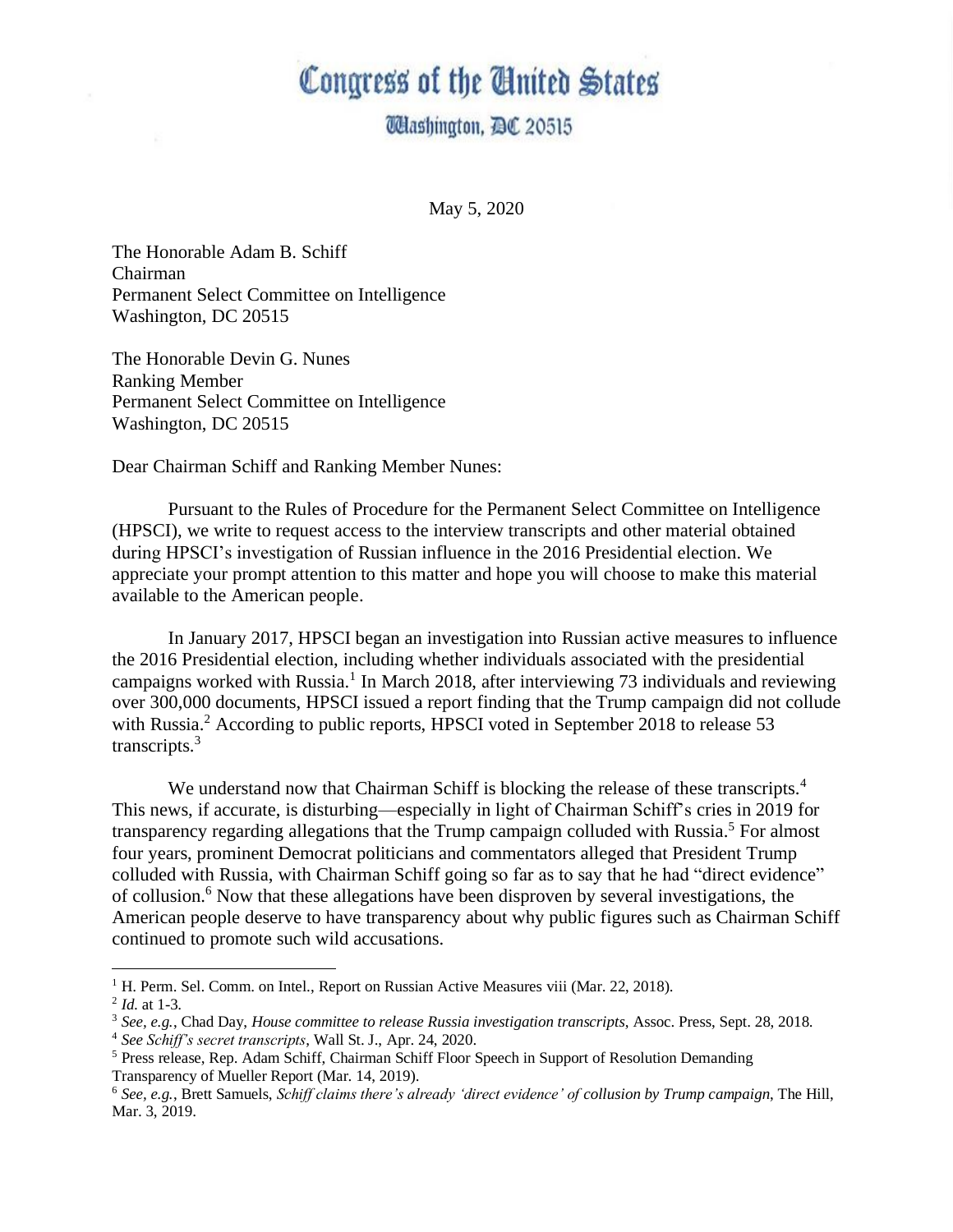The Honorable Adam B. Schiff The Honorable Devin G. Nunes May 5, 2020 Page 2

We hope you will follow through on the September 2018 HPSCI vote and publicly release the 53 transcripts. Short of full public disclosure, however, we require access to this material for our ongoing oversight of the Department of Justice and Federal Bureau of Investigation. Therefore, pursuant to HPSCI Rule 14(f), we respectfully request that HPSCI grant us access to the transcripts of all interviews conducted and other material obtained during the Committee's investigation.

If you have any questions, please contact us directly or ask your staff to contact Judiciary Committee staff at (202) 225-6906 or Oversight Committee staff at (202) 225-5074. Thank you for your attention to this matter.

Sincerely,

Jerdan

Jim Jordan Mike Johnson Ranking Member **Ranking Member** Committee on the Judiciary Subcommittee on the Constitution, Committee on Oversight and Reform Civil Rights, and Civil Liberties

Her Buck

Ken Buck F. James Sensenbrenner, Jr. Ranking Member Ranking Member Subcommittee on Immigration Subcommittee on Antitrust,

Chip E. Roy Michael Cloud

Ranking Member **Ranking Member** Subcommittee on Civil Rights Subcommittee on Economic and Civil Liberties and Consumer Policy

mmlmm

and Citizenship Commercial and Administrative Law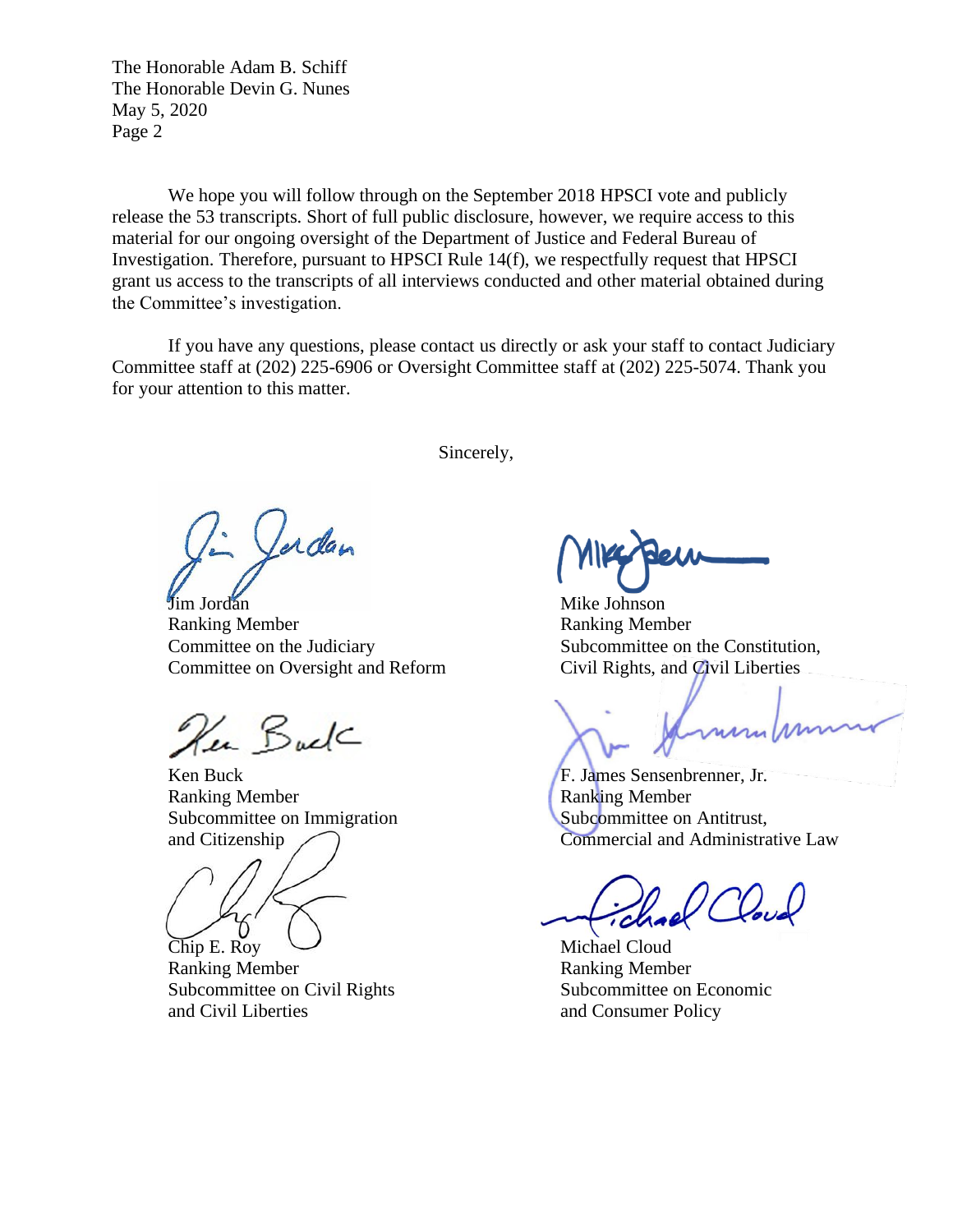The Honorable Adam B. Schiff The Honorable Devin G. Nunes May 5, 2020 Page 3

Jemer ( omer

James R. Comer Jody B. Hice Ranking Member **Ranking Member** Subcommittee on Environment Subcommittee on Government

lem Grothmur

Glenn S. Grothman Steve Chabot Ranking Member Member Member of Congress Subcommittee on National Security

Matt Gaetz Andy Biggs Member of Congress Member of Congress

Cline

Ben Cline Doug Collins Member of Congress Member of Congress

Guy Reschenthaler Louie Gohmert Member of Congress Member of Congress

Kelly Armstrong Paul A. Gosar, D.D.S

Hice

**Operations** 

tere Chap

reut

Member of Congress Member of Congress